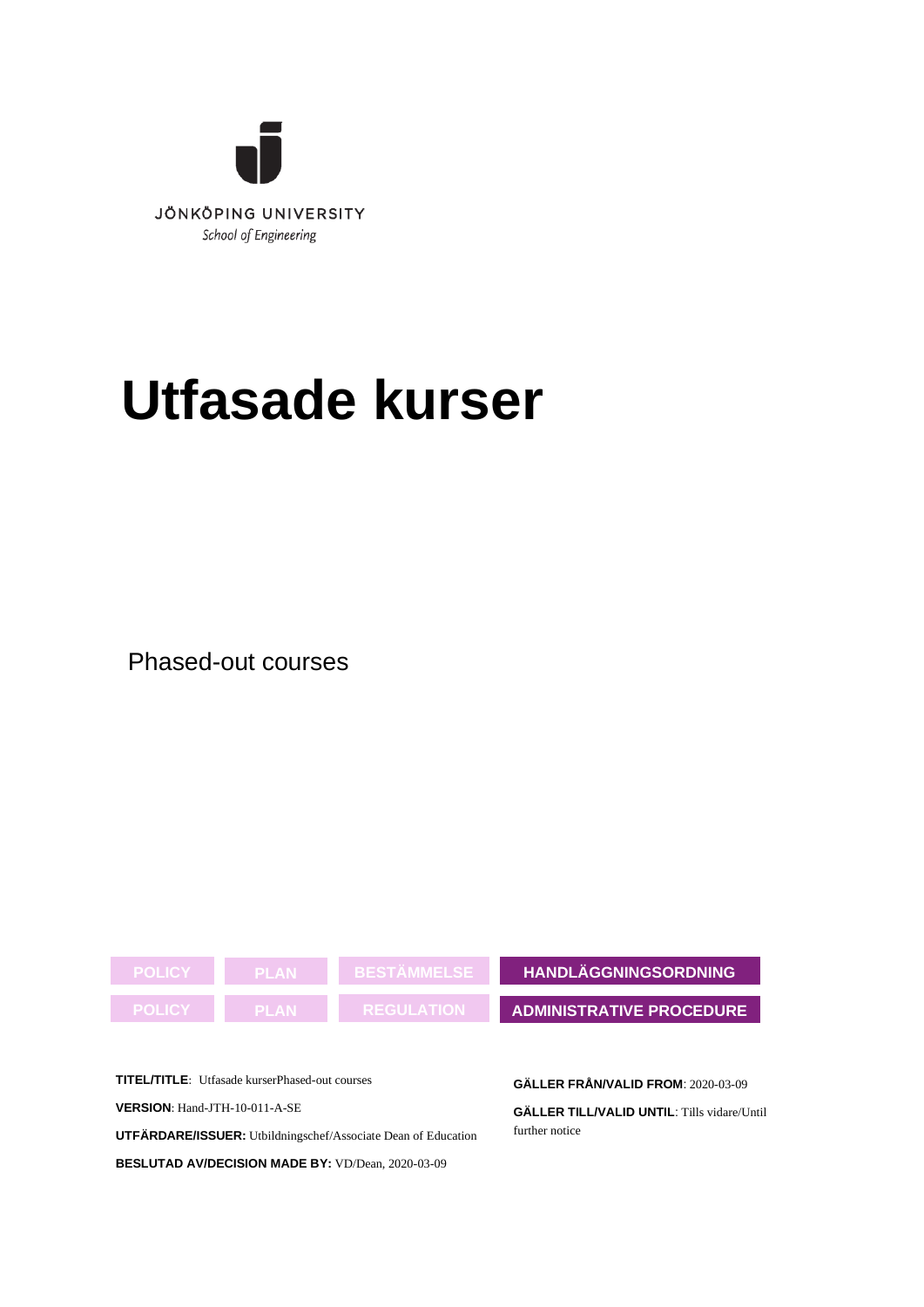| $\mathbf{z}$ |  |
|--------------|--|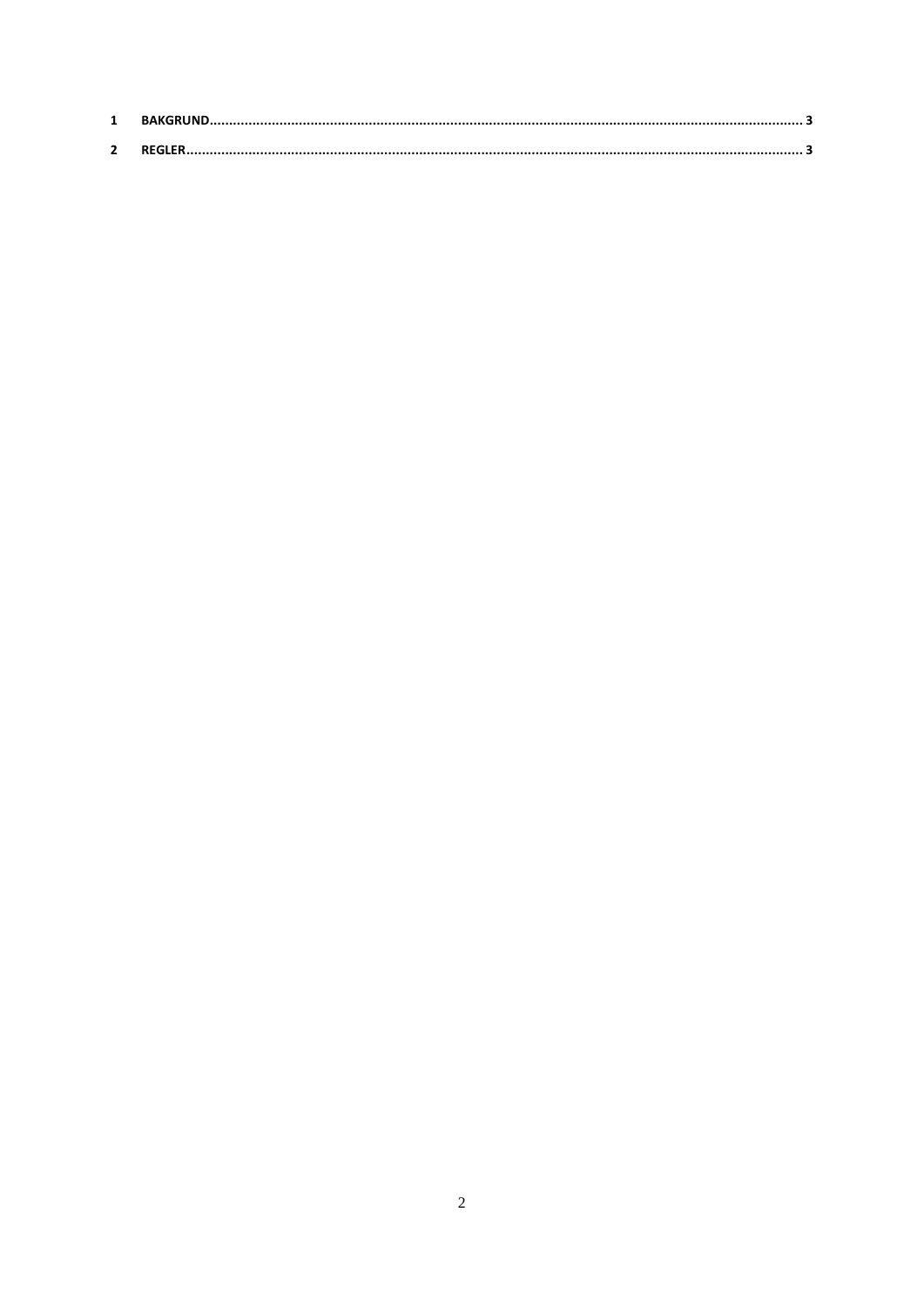## 1 **BAKGRUND BACKGROUND**

Såväl kurser som program genomgår ständig utveckling. Därmed kommer vissa kurser att förändras. När fem examinationstillfällen har erbjudits för den äldre varianten av kursen är den helt utfasad ur kursutbudet.

Denna handläggningsordning anger regler för utfasade kurser vid Tekniska Högskolan.

## **2 REGLER RULES**

Studenten kontaktar studievägledare\* för en diskussion om möjliga ersättningskurser för de utfasade kurserna. Studievägledare kartlägger vad som saknas utifrån studenternas utbildningsplan och de kursfordringar som fanns enligt den. Om inte "översättningsnyckel" finns för den aktuella kursen kontaktas programansvarig för att få klarhet i vilka kurser som är aktuella som ersättning.

Programansvarig är ej ensam ansvarig för att hitta ersättningskurser utan det är en angelägenhet för programmets personal samt studievägledare.

Kursersättning anges med kurskod och kursnamn.

Oavslutade kurser kan inte ersättas med delmoment i ersättningskurser utan ersätts med hela kurser. Det kan innebära att studenten får läsa fler poäng än vad som faktiskt saknas.

Student kan som alternativ ta igen saknad kurs via studier på annat lärosäte. Inhämtad kurs från annat lärosäte kan tillgodoräknas enligt det förfarande som finns för tillgodoräknande av utbildning.

Courses as well as programmes undergo constant change. As a result, changes to courses will occur. When five examination occasions have been offered for the older version of the course, the phasing out of the course is complete and the course is no longer included in the range of courses offered by the School of Engineering.

This administrative procedure stipulates the rules for phased-out courses at the School of Engineering.

The students contacts a study counsellor\* for a discussion about possible substitute courses for the phased-out courses. Based on the programme syllabus and the course requirements in the syllabus, the study counsellor establishes the missing parts. If no "translation key" is available for the course, the programme manager is contacted to clarify what courses that may be offered as substitutes.

The programme manager is not solely responsible for finding substitute course, this is a matter involving also the staff of the programme as well as the study counsellor.

Substitute courses are indicated with course code and course name.

Unfinished courses cannot be replaced by partial elements of substitute courses, but must be replaced by whole courses. A student may therefore have to take more credits than the ones missing.

Alternatively, the student may compensate for the course missing by studies conducted at another higher education institution. Credits taken at another higher education institution may be transferred following the existing procedure for credit transfers.